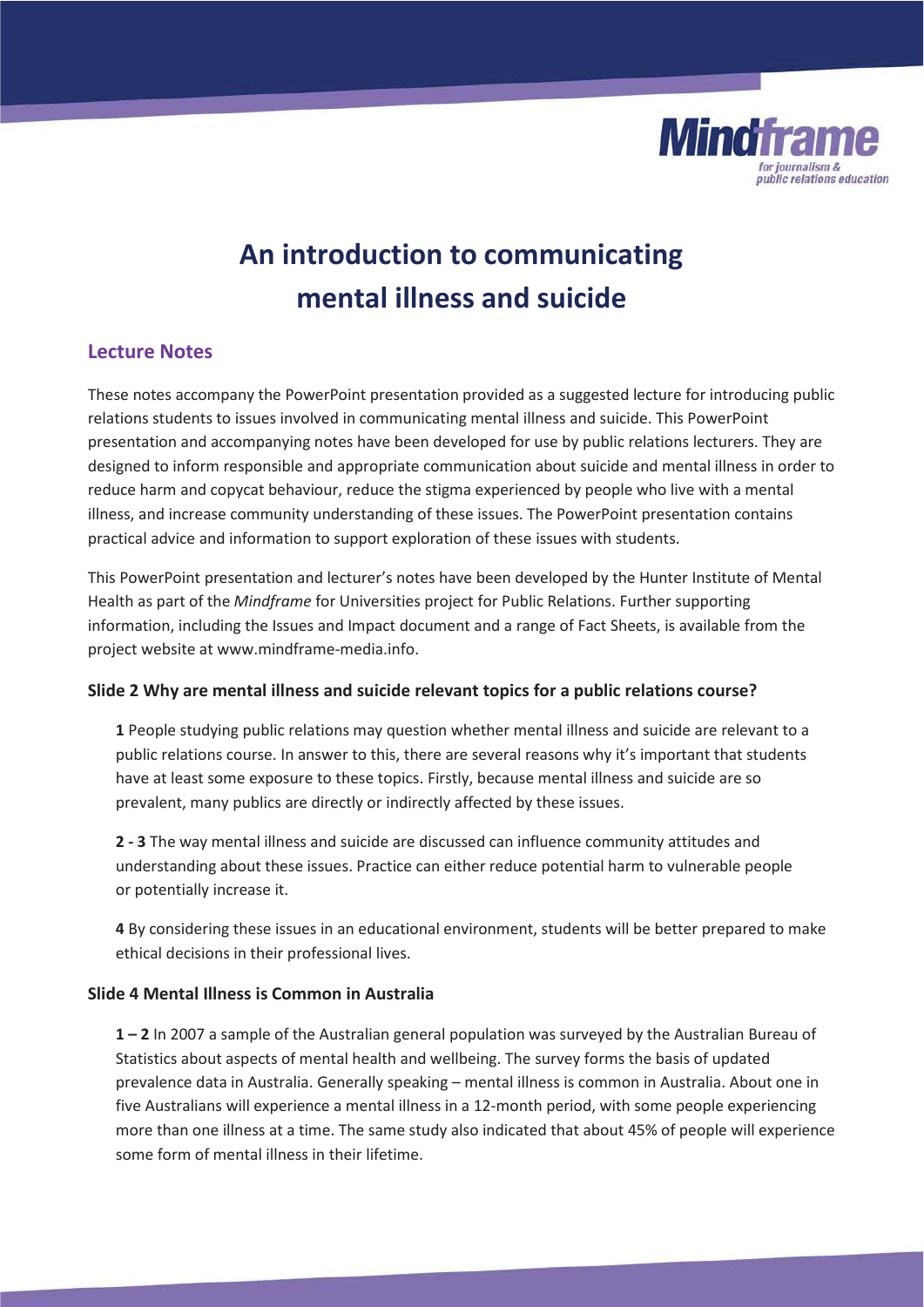

**3** Available statistics from the national study (and other sources) indicate that in a 12 month period:

• About 14% of Australians will be affected by anxiety disorders, with 5% experiencing anxiety so crippling that it affects every aspect of their lives.

• About 6% of people will be affected by a major depressive illness, with 20% of people experiencing depression at some point in their life.

The World Health Organisation has indicated that by the year 2020, depression will represent the highest burden of illness worldwide. Currently in Australia, depression rates third (behind heart disease and cancer) as contributing the highest burden of illness (i.e. death and disability combined).

• About 2% of people will be affected by bipolar affective disorder.

• About 1% of Australians will experience schizophrenia.

• 2% of the population will experience an eating disorder such as bulimia nervosa and anorexia nervosa.

• About 5% of people will experience a substance use disorder – with men more than twice as likely as females to have a substance use disorder.

ͻ For further Information, you may like to refer to the fact sheet section of the *Mindframe* for Universities website.

The *Mindframe* for Universities website at www.mindframe-media.info provides more information about specific illnesses and other facts and statistics for students who would like further information. The points listed on the following slides are an overview of 'issues to consider' when communicating about mental illness. These are based on available research evidence around community attitudes and community discussion. These will form the basis of examples and case studies that can be discussed to further explore the complexities and considerations involved.

# **Slide 5: Issues to consider: Use Appropriate Language**

# **1 - 4**

- The effective use of language is integral to all aspects of public relations practice. The way that language is used in both written and verbal communication can be very important in influencing public opinion and attitudes. With issues such as mental illness, where community understanding is generally poor, language can have an even greater impact.
- Most people would be conscious about using appropriate language. However, terms such as 'cracked up', 'nutcase', 'psycho' and others are still in use – evident in the media, public speeches etc.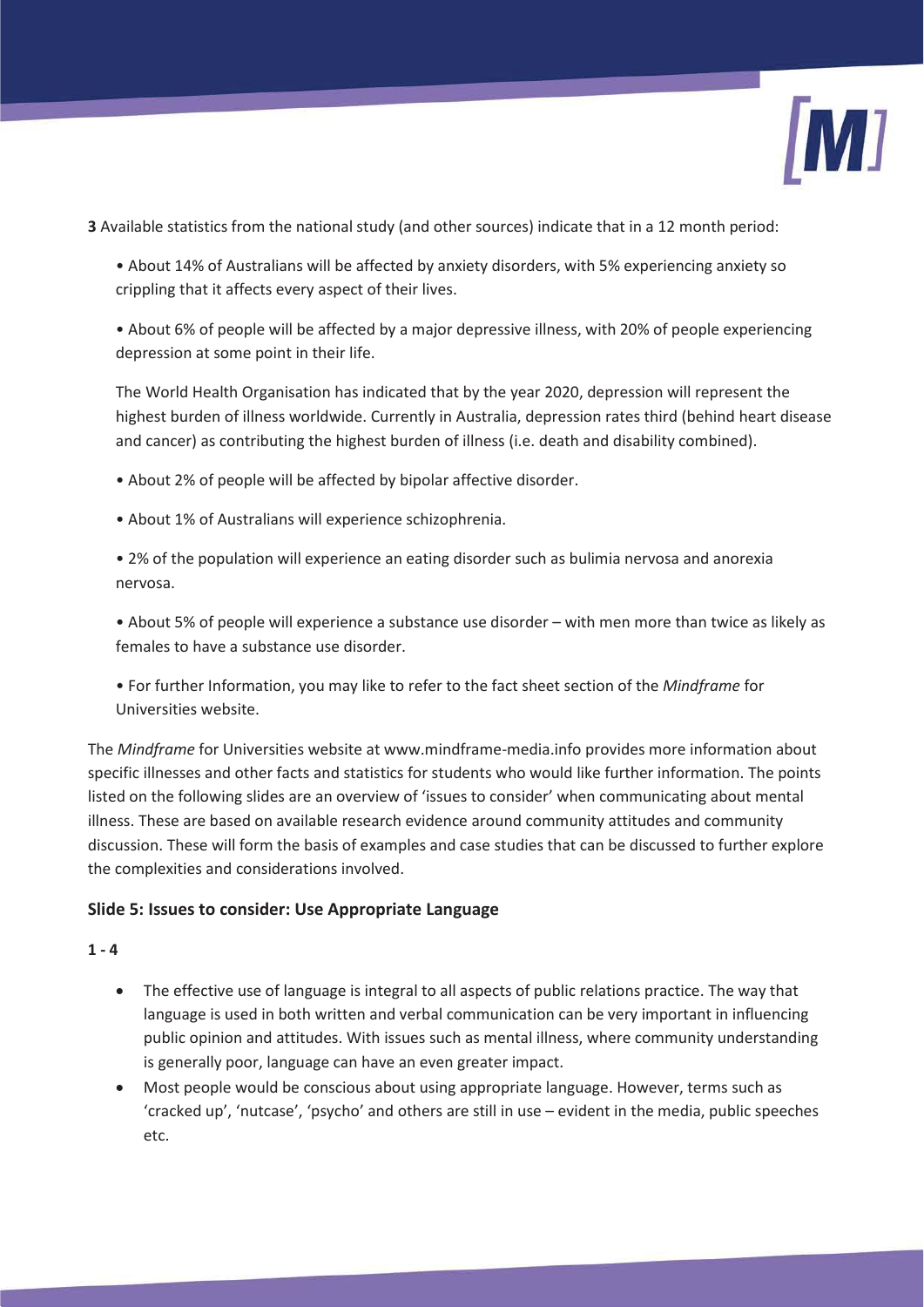

- Make sure medical terminology is used correctly and in context. Using psychiatric terms out of context is inaccurate and often perpetuates the myth that mental illness is associated with violence (e.g. 'Lleyton was psychotic at the net'), or that schizophrenia is 'split-personality' disorder (e.g. 'schizophrenic economy' or 'schizophrenic performance by Collingwood'). We would rarely, if ever, hear medical terms for other conditions used in this way.
- Do not label a person by their illness e.g. someone has 'a diagnosis of schizophrenia' or is known to be 'living with anorexia' they are not 'a schizophrenic' or 'an anorexic'. In addition, referring to someone as 'suffering' with or 'afflicted by' a mental illness is outdated. It is advised to use terminology such as 'living with a mental illness'.

For further information, you may like to refer to the fact sheet section of the *Mindframe* for Universities website.

# **Slides 6-7 Example: Language**

# **S6 Psycho Teddy example**

- Terms like psycho are often used in common language often with some cultural references to Hitchcock's movie of the same name. Students may like to comment on common use of the word. The term 'psycho' is usually used to refer to violence and aggression, despite the fact that psychotic illness is not related to these behaviours. Many people use the terms 'psychotic', 'psychopathic' (which is an American term for Anti-Social Personality Disorder) and 'psycho' interchangeably without consideration.
- Unfortunately, people often make the mistake of using the common cultural meaning of 'psycho' and apply it to psychotic disorder. Psycho Teddy is a good public example of this confusion and the problems it can create. In the example, the name is made worse by specific and inaccurate descriptions of a 'psychotic episode'. This is a clinical term used to describe a set of symptoms including hallucinations, delusions and thought disorder. People (generally) do not become violent when they are having a psychotic episode, but this product reinforces this myth.

For further information you may want to refer to the fact sheet section of the *Mindframe* for Universities website.

# **S7 Misuse of diagnostic terms**

- The media, public figures and the general community sometimes use diagnostic terms out of context. A good example of this is the word 'schizophrenic', which is often used to denote ambiguity or a 'flipping' between one extreme to the other, particularly in sport, business and finance. However, this perpetuates the myth that schizophrenia is similar to split personality disorder.
- Consider how appropriate it is to use medical terminology in these contexts. Would other medical terms such as cancer or diabetes be used in this way?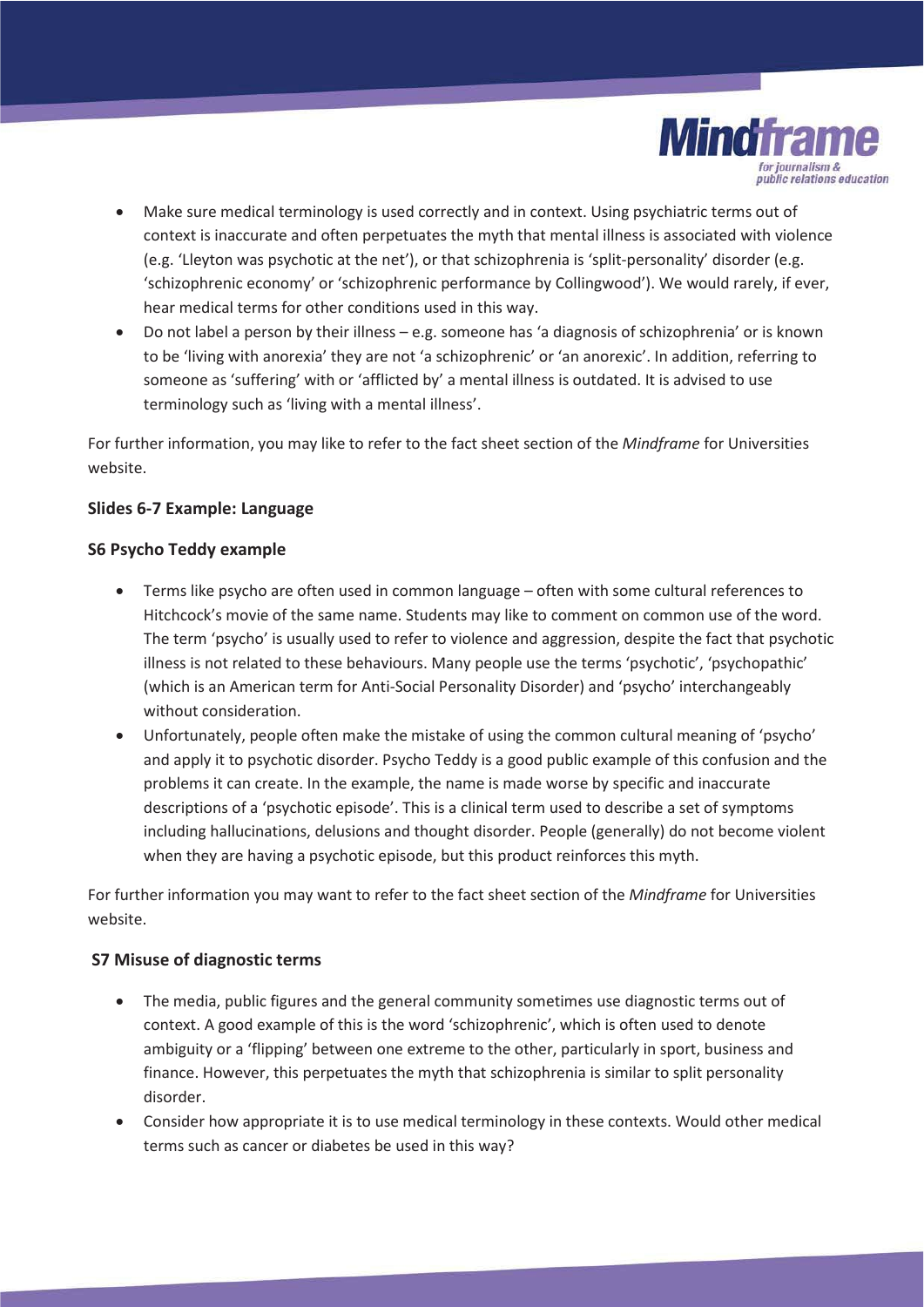#### **Slide 8: Issues to consider: Avoid stereotypes**

- **1**
- Practitioners need to be conscious of what messages certain images, symbols, pictures and words are conveying to publics. It is often too easy to use emotive words or images to promote a certain point or gain interest in an issue.
- Often the use of particular images or words can perpetuate negative and inaccurate stereotypes regarding mental illness. For example, just using the word 'crazy' will mean different things for different people. How do you know the right message is getting across?
- **2**
- Using mental illness as a way of making an issue funny or bizarre could offend and alienate the one in five people affected by mental illness at any one time. People would not use people with cancer as a comic angle for a message or campaign. While many people with mental illness have a great sense of humour, and may laugh at their own experiences, there is a real difference between laughing with someone and laughing at someone.
- **3**
- Avoid suggesting that people with mental illness are inherently violent, unable to work, unpredictable, untrustworthy, weak or unable to get well. Stereotypes can lead to stigma and discrimination.
- An individual case should not imply that all people with a mental illness or even the same diagnosis – will have the same outcome.
- **4**
- Despite public perceptions, the research does not support the belief that mental illness is associated with violence. Students may want to think about the types of representations or discussions that may inflate that misconception.

For further information you may want to refer to the fact sheet section of the *Mindframe* for Universities website.

# **Slide 10 Example: Stereotypes**

# **1 Crazy John's Example**

The word 'crazy' is not necessarily offensive to people with mental illness  $-$  it can mean eccentric, wild, exciting – and not necessarily mentally ill. However, the mascot to go with the name does indicate the intended use of the word. How might a mascot with rolling eyes and tongue hanging out contribute to stereotypes when attached to the business name?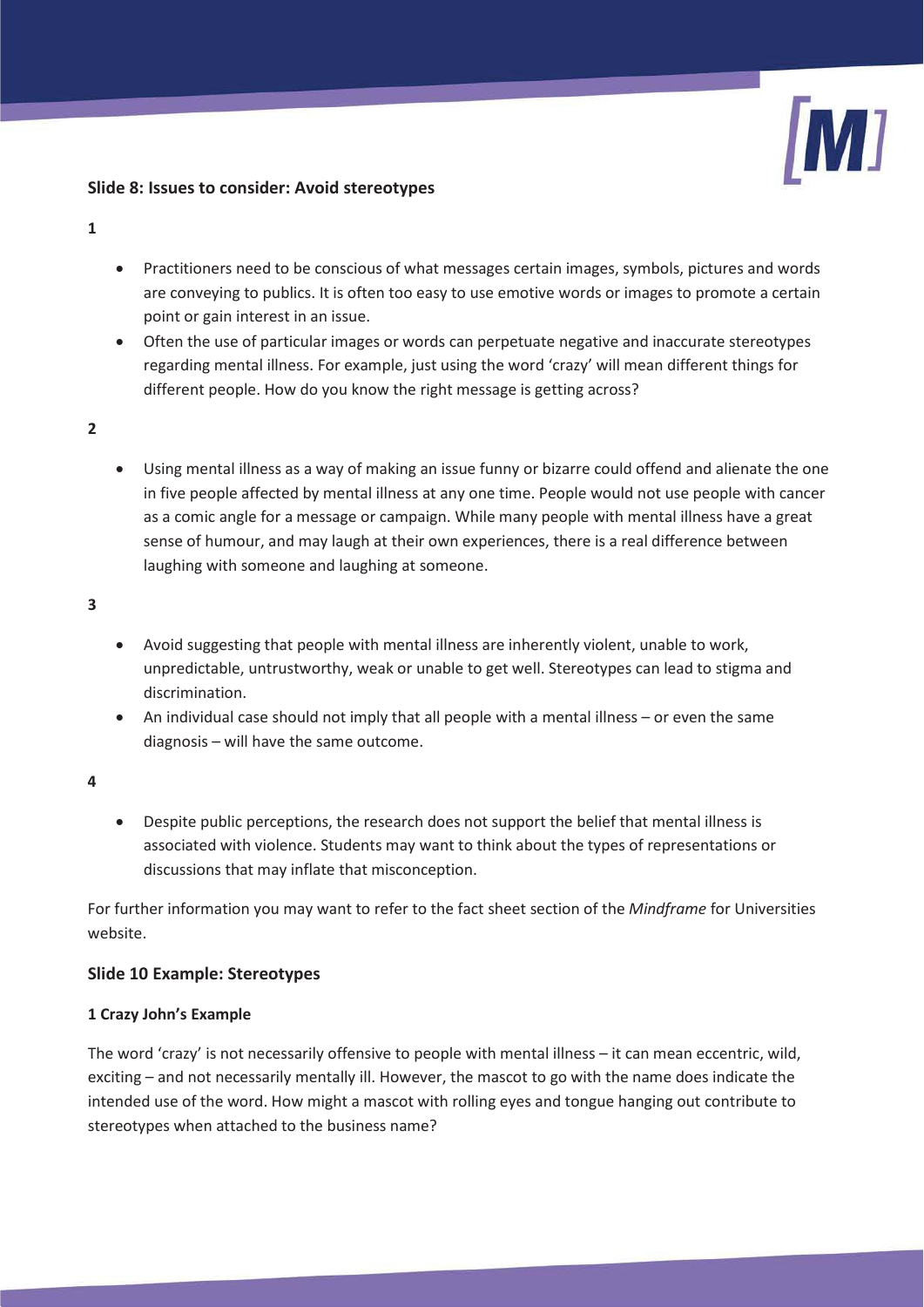

Students may like to brainstorm other cases where the word crazy has been used and other examples of images that may promote stigma.

#### **2 Locos Burritos**

Students can discuss whether the name of these products could be seen to promote stereotypes. Consider that strait jackets, for example, conjure up many images and impressions about mental illness. While these had a place in history, they are not common practice now. In addition, most people are treated in the community rather than in hospital care, and the 'asylum' no longer exists.

Students may like to debate the pros and cons of a marketing strategy like this. While some people may consider that these are harmless words – would they be harmless to the one in five people with a mental illness? Is it good business to alienate part of your potential clientele?

#### **Slides 11-12: Current rates of suicide**

You may want to start by asking participants what they know about suicide rates before showing the graph. For example: *Who is most at risk of suicide currently in Australia? Males or females? What age groups?*

#### **Note:**

The graph outlines suicide rates per 100,000 of the population for specific age groups by sex. Suicide rates are released after approximately two years. As such, the most current rates are for 2009.



#### Suicide Rates 2009, Preliminary and Revised: by Sex and 5-Year Age Group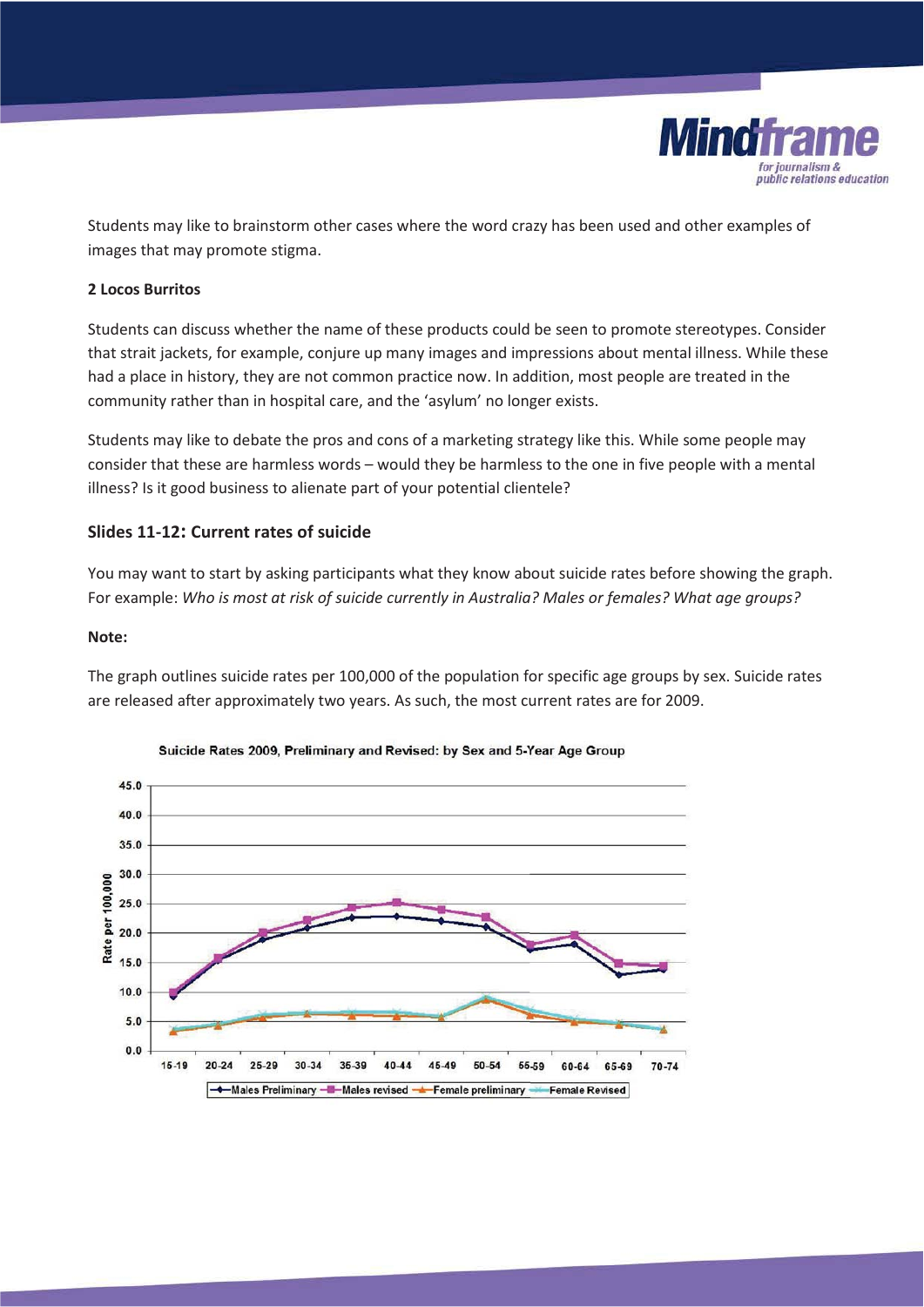

**1** Suicide rates and trends can change over time and it is important that people managing communication about suicide are aware of the most current facts and statistics and communicate these accurately. The *Mindframe* for Universities (www.mindframe/for-media) websites have current facts and statistics in text and as graphs.

**2** There is a clear sex difference between males and females, with rates of death by suicide being 3 to 4 times higher among males than females across all age groups (except for young people 15 to 19 years). Figures going back 80 years indicate that this has always been the case.

**3** The suicide rate for men aged 35 to 39 years (23 per 100,000) is currently the highest for all age groups. However, the rate for men aged 30 to 49 years inclusive is very high. Females in the 40-44 age group represented the highest female suicide rate in 2007 (6.3 per 100,000). As a 10-year age group, females 35 to 44 show the highest rate for this particular year. Note that young males between the ages of 15 and 19 actually had the lowest suicide rate in 2007 of all the male age groups. This is despite the fact that the community still talks about our 'youth suicide problem' or 'youth suicide epidemic'.

# **Slides 13-14: Suicide trends**

You may want to start by asking participants what they know about suicide trends over time. *Is the problem getting worse? Or better? Or staying the same?*



#### Suicide Rates, All Ages, 1989-2010, by Sex

#### **Note:**

The graph outlines suicide rates per 100,000 of the population for all age groups, by sex, between the years of 1980 and 2010.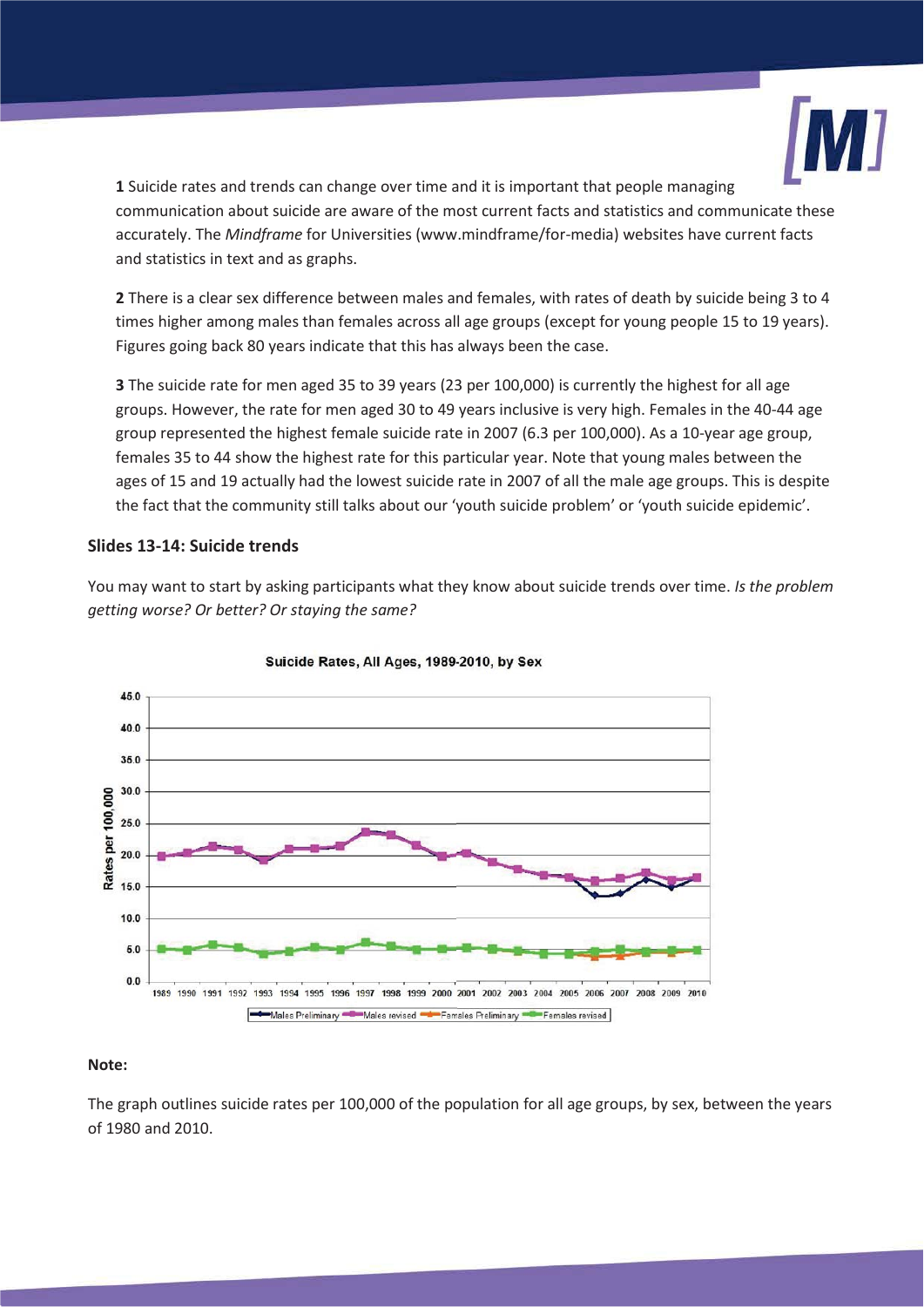

**1** The rates of death by suicide have been steadily decreasing in Australia since they peaked in 1997. In 2007 there was a 37% reduction from the peak in 1998.

**2** Suicide rates for men have always been higher than those for women. The age standardised suicide rate for total males in 2007 was slightly higher than 2006 but lower than it has been since 1945. Suicide rates for females have remained quite steady over time. The age standardised suicide rate for total females in 2007 was slightly higher than 2006 but lower than it has been since 1942. The points listed on the following slides are an overview of 'issues to consider' when managing communication about suicide. These are based on available research evidence around minimising harm. They relate to a range of roles that a public relations practitioner may fill. Following examples can be used to illustrate relevant points.

#### **Slide 15: Issues to consider: Appropriate Language**

- The language used in communication about suicide can contribute to it being presented as glamorous or as an option for dealing with problems. It is important that public relations practitioners understand the potential impact of language, especially if communication occurs in, or is picked up by, the media.
- Repeatedly using the word 'suicide' in communication, especially in media interviews, may increase the risk of sensationalising or normalising suicide.
- It appears that commonly used euphemisms such as 'took his own life', 'attempted to end his life', 'died by his own hand' or 'no suspicious circumstances' have less impact on vulnerable people than actually using the word suicide.
- Although it may be difficult to keep the word suicide out of all communication, it is recommended that its use be minimised where possible. This even relates to events such as murder-suicides or suicide prevention. It is suggested that anyone communicating about suicide should consider the following options that reduce the risk of glamorizing or promoting suicide as an option:
- Use 'non-fatal' or 'suicide attempt' or 'attempted to end his life' rather than 'unsuccessful suicide' because it places value on the act.
- x Similarly, use 'died by suicide' or 'died by his own hand' rather than 'successfully suicided'.
- It is not accurate to report a 'suicide epidemic', rather use language such as 'increasing rates' or 'cluster of suicides' if it is appropriate.
- x Avoid gratuitous use of the word 'suicide' e.g. 'suicide mission' or 'political suicide' when other terms are more appropriate.

For more information, refer to the fact sheet section of the *Mindframe* for Universities website.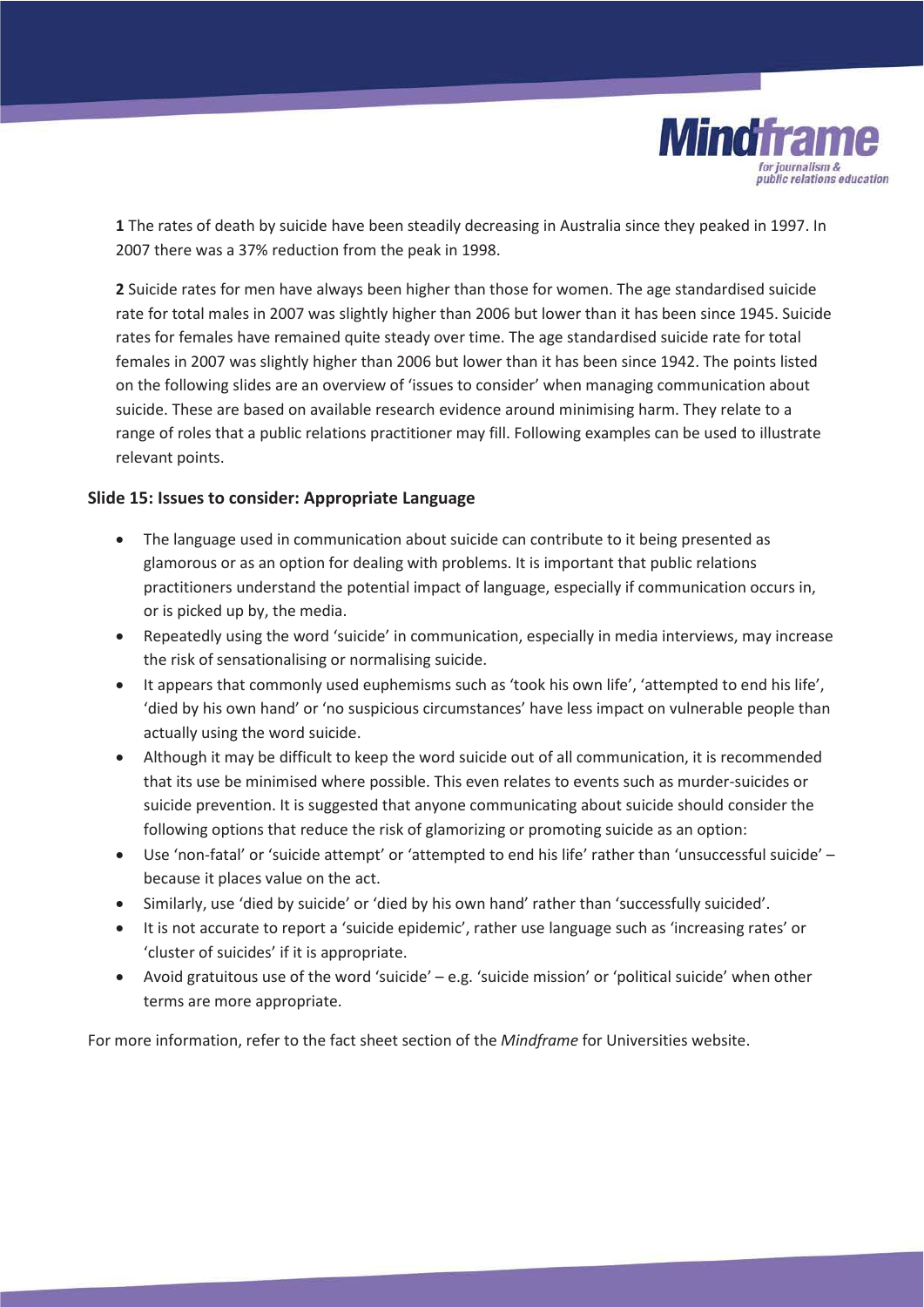

# **Slide 16: Issues to consider: Avoid sensationalism and provide context**

- **1**
- Many people who suicide have a mental disorder or drug-related illness. Where this is the case, discussing the underlying causes of suicide can help dispel myths that suicide is not related to a person's mental state.
- Do not provide simplistic explanations for a suicide death for example, it is unlikely that a relationship break-up alone will lead someone to suicide.
- Discussing the risk factors and possible warning signs also promotes a better understanding of suicide as part of a wider issue and challenge for society.

For more information you can refer to the fact sheet section of the *Mindframe* for Universities website.

**2** 

- Public relations practitioners need to understand the potential problems with sensationalizing suicide as a way of promoting other issues (or even suicide itself). Suicide is a highly emotional topic and discussions can make the community more fearful or feel hopeless.
- For example, is it appropriate to advocate publicly for more support for unemployed Australians because people out of work are taking their own lives every day. What impact might this statement have on those who are unemployed and struggling? If you hear that other people just like you are ending their own lives, would that make you less or more likely to do the same?

**3** 

- This is probably the most important issue to consider if doing media work (and one that is highlighted in media codes of practice).
- Higher rates of suicide by a particular method have been found to follow the appearance of media stories on a suicide by these methods. This may relate to other public information or discussions.
- As a public relations practitioner you need to assess whether the method of suicide is really relevant information for publics or just included to relieve morbid curiosity or add 'colour'.
- It is recommended that any references to the method used should be in general terms if at all. Some example might include:

- *"he overdosed on a cocktail of prescription medications" rather than describing the medications taken and the quantities.* 

- *"she fell to her death at a local shopping centre" as opposed to something like "at 11am she jumped from the top floor of the car park at Westfield on Smith Street Smithville".*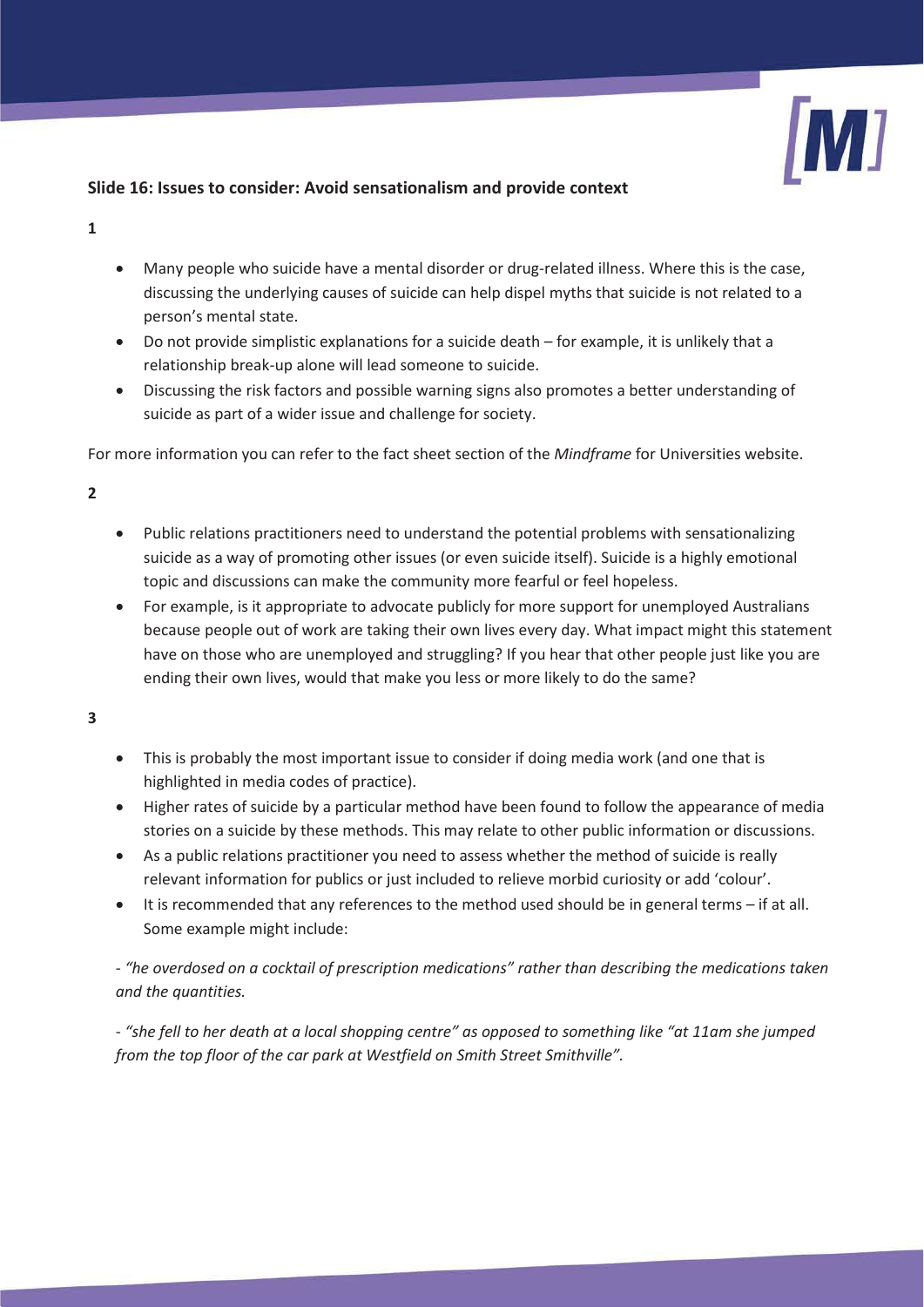

#### **Slide 17: Example: Images of suicide**

- In this case study, the needs of one good social cause have put it at odds with another social cause. It is important for public relations practitioners to understand the impact of all messages promoted through communication (in this case an advertising campaign).
- While it would not have been the intention of the advertising company or the charity to cause harm for people who may be vulnerable, what ethical obligations did they have to ensure it would not?
- Students may want to discuss the complexities of writing a good brief for advertisers, especially when they are likely to use some 'creative freedom' for pro bono work.
- This is only one example of communication that may place two competing causes against each other. Students may have other examples, but some additional examples if required are outlined here:

*- A woman's magazine, in an attempt to have an 'edgy' look had a model on the front page holding a gun in her mouth.* 

*- Medical Observer magazine published an image of a man choking himself with a noose, to advertise for practitioners for a medical hair transplant clinic. The ad was intended to express a desperate need.* 

*- The Pedestrian Council developed a CSA that showed a woman bring a ringing mobile phone to her*  ear, only for the phone to turn into a gun. The message being that talking on your mobile phone while *driving can end your own life.* 

#### **Slide 18: Example: Sensationalism and Language**

- With a sensitive issue like suicide it is very easy to create dramatic impact by using certain statistics and not others. For example, it is accurate to say that on average we lose one person to suicide every four hours in Australia. That statistic will often create shock and fear. It would be just as accurate to say that almost 99% of deaths every year in Australia are not the result of suicide. This will have a completely different impact.
- Students can discuss the different messages each of the statements send. They may want to consider why it is relevant to state international figures, especially when these are different to local trends. They may also like to comment on what exactly comparing the suicide rate to the road toll achieves.

# **Slide 19: A special case: media communications**

**1** 

• International research indicates that the media have an important role to play in influencing community attitudes towards and perceptions of both mental illness and suicide. While many may argue that the potential for public relations practitioners to influence media content is limited,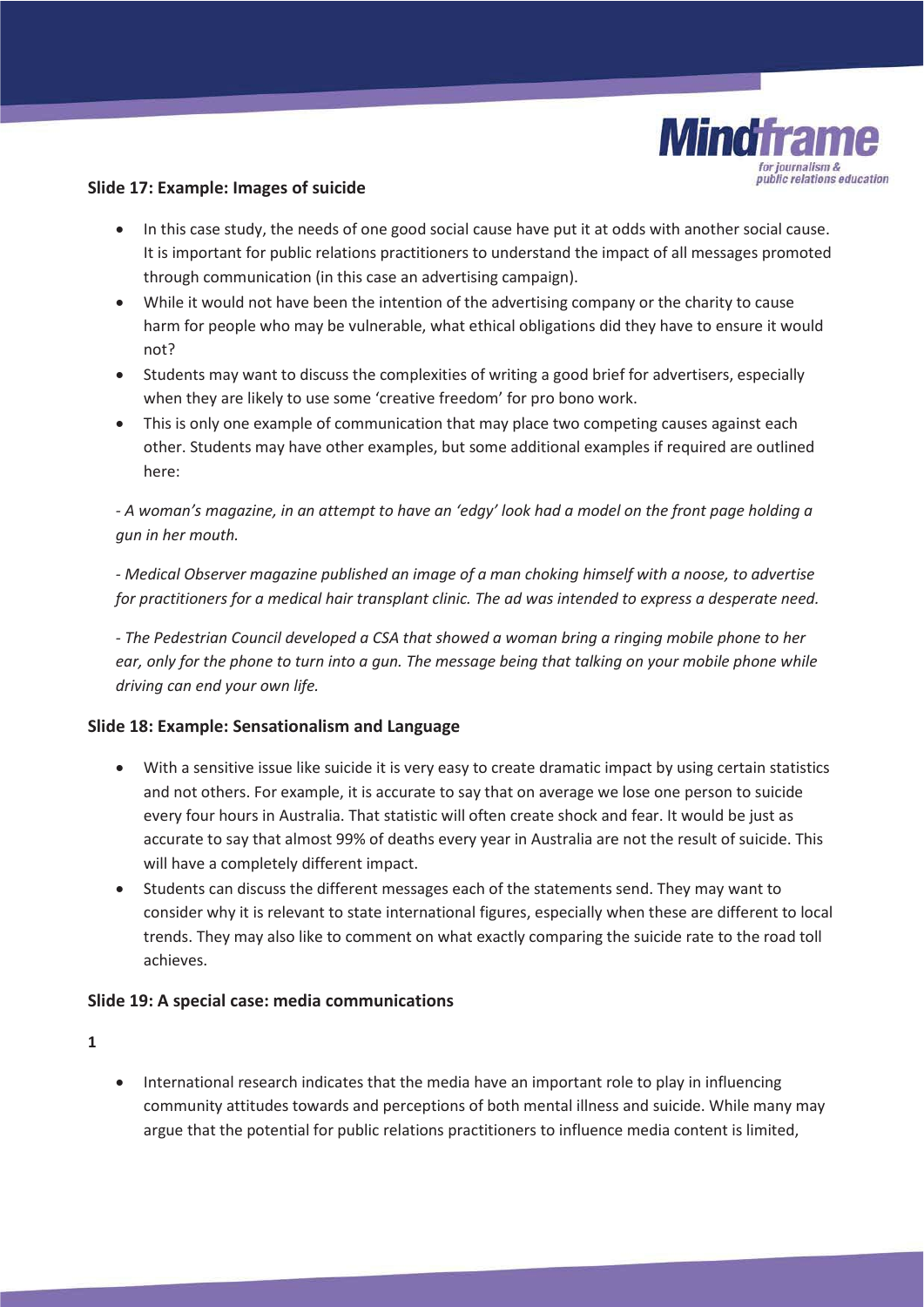

studies on the effect of public relations on the media have found that almost half of the articles published in major metropolitan media are the result of public relations activity with some trade, specialist and suburban media content as high as 70%.

- **2**
- According to national and international research, mental illness tends to be portrayed negatively in the mass media. International and Australian research has indicated that media depictions of mental illness are negative, often reflect and perpetuate myths and misunderstandings associated with mental illness, and often portray the myth that people with mental illness are a threat to the community.

#### **3**

- The evidence also suggests that such reporting may influence community attitudes, possibly contributing to negative stereotypes, stigma and discrimination.
- Research has indicated that people citing the media as their most important source of information about mental illness had more negative attitudes toward mental illness.
- Media accounts of mental illness that instil fear have a greater influence on public opinion than direct contact with people who have mental illness.

#### **4**

- Students may question the evidence supporting the impact of the media on suicide. However, an Australian review of the international literature provided considerable evidence that the way in which suicide is reported can have an impact. The review concluded that there is an association between reporting of suicide and actual suicide, and this association (at least in some cases) is likely to be causal.
- x When weighing up the risk of reporting suicide, it is important to consider the potential effect on an emotionally vulnerable person. The evidence does not suggest that an emotionally healthy person would suicide after reading or viewing a story about suicide, but that for a person who has already contemplated suicide, a media report may have an influence on moving them from thinking about suicide to acting. People in despair are often unable to identify solutions to their problems, and may be influenced by what they read, view or hear.

#### **5**

The effect on a vulnerable person may be more profound if someone is able to identify with the person whose suicide is reported. This can happen in two ways:

• Because they identify the person as 'someone like them' – because they are in the same age group or share similar experiences to the person portrayed; or